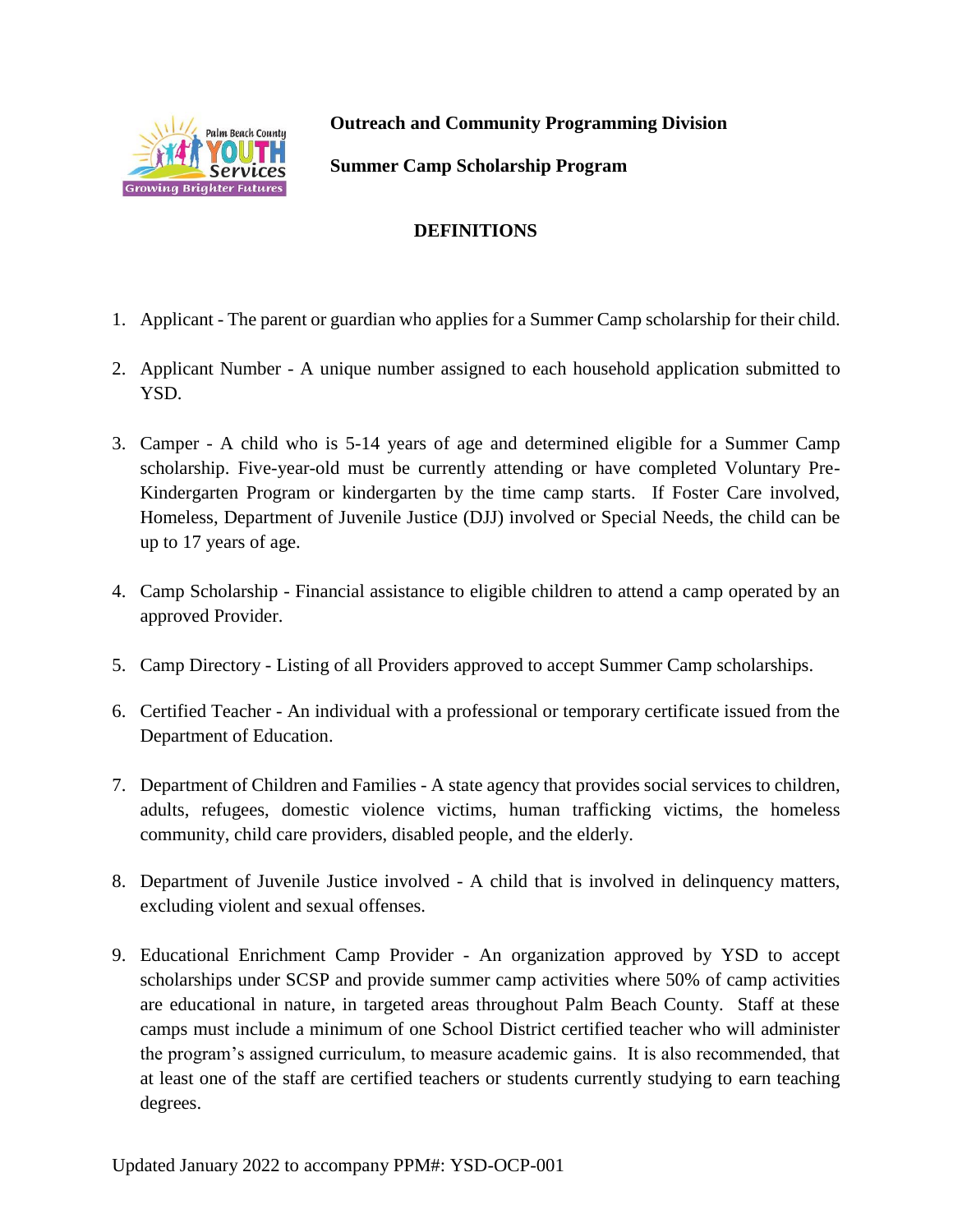- 10. Foster Care Term used for a system in which a minor who has been made a ward is placed in an institution, group home, or private home of a state certified caregiver referred to as a "foster parent". The placement of the child is usually arranged through the government or a socialservice agency.
- 11. Full-Time Employment Is defined as verifiable paid work for a minimum of 32 hours per week.
- 12. Full-Time Student A student who is currently enrolled for a minimum 12 college credit hours.
- 13. Friends of Youth Services and Palm Beach County, Inc. (FOYS) Fiscal agent.
- 14. Homeless According to Housing and Urban Development, a person is considered homeless when he/she resides in one of the places described below:
	- a. On the streets or in a place not meant for human habitation
	- b. In an emergency shelter, transitional housing program, or travel trailer park
	- c. In housing, but being evicted within 14 days and not having resources or support networks to obtain housing
	- d. Fleeing/attempting to flee domestic violence
	- e. An individual/family doubled up with others due to loss of housing
	- f. Coded "homeless" by the School District of Palm Beach County, McKinney-Vento Program.
- 15. Liability Palm Beach County YSD provides funding for Summer Camp scholarships through a designated fiscal agent - FOYS. Parents/guardians submitting an application waive any right to make a claim against Palm Beach County, FOYS, or Children Services Council of Palm Beach County (CSC) arising from any action or inaction by the Provider or its personnel.
- 16. Monitoring Reviewing required documentation and visiting campsites throughout the summer to ensure compliance for funding reimbursement.
- 17. Out of School Time (OST) Is for children who need a safe place, caring adults, and enriching activities when school is out.
- 18. Part-Time Employment Is defined as verifiable paid work between 20 and 31 hours per week.
- 19. Program Coordinator The administrator of the SCSP.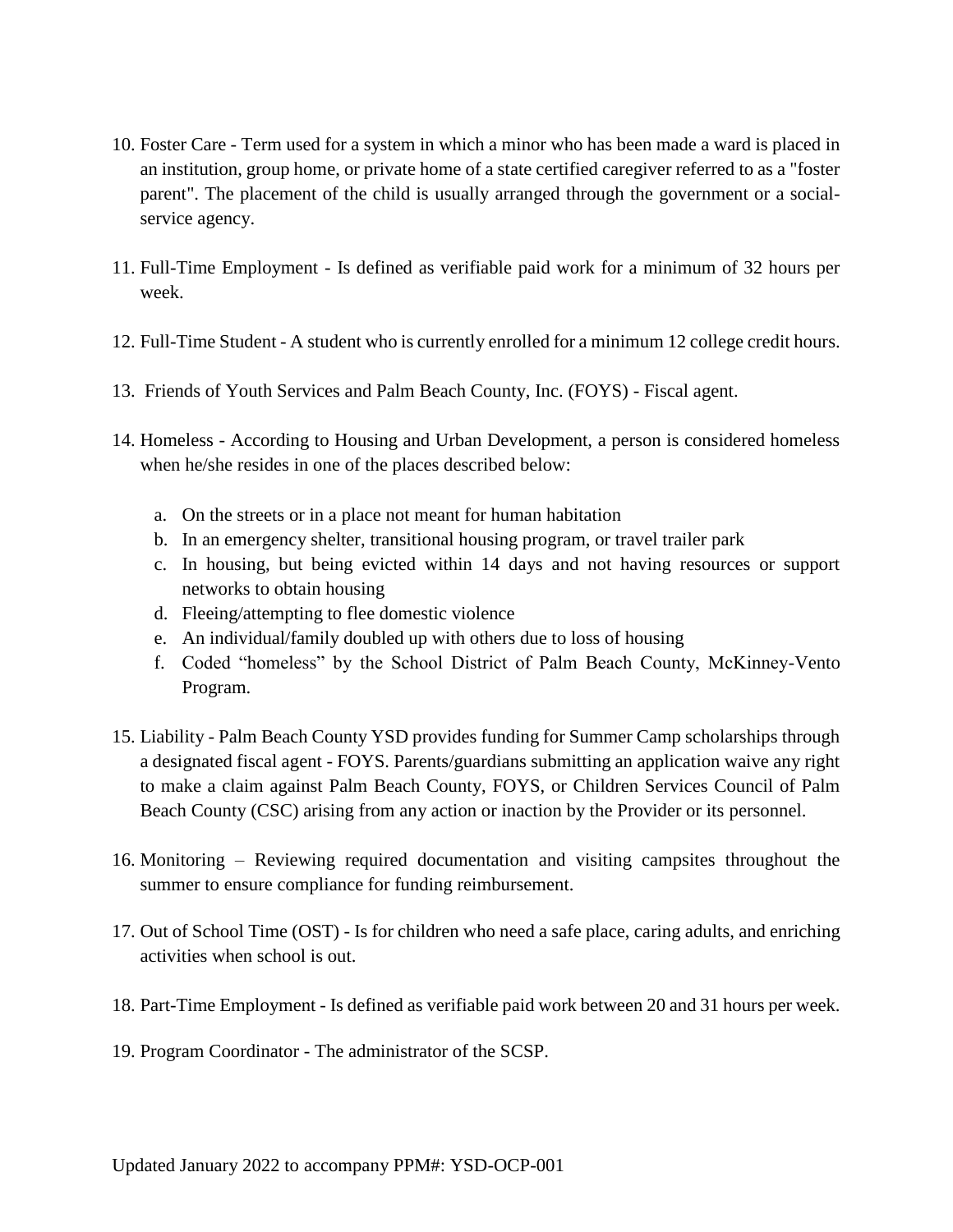- 20. Provider Application Signed application by the Summer Camp Provider accepting the requirements and conditions of the SCSP.
- 21. Scholarship Number A unique number assigned to a child representing approval for a Summer Camp scholarship by YSD.
- 22. SCSP Database A database accessible to providers and parents to complete their application and upload required supporting documents.
- 23. SCSP Database Manual A manual with directives on how to use the database. This includes Providers, Parent and Reviewer Manuals.
- 24. Specialty Camp Is unique in the type of activities provided. Activities offered are significantly different from activities offered at other camps.
- 25. Special Needs Individuals with any type of disability or special need, receiving social security benefits or otherwise approved by YSD based on need for placement in a camp for youth with Special Needs.
- 26. Sports Camp Provides athletic activities.
- 27. Summer Camp Provides activities including but not limited to enrichment, education, recreational, pro-social and field trips during the summer for school age children. There are two types of camps; Summer Camp and Specialized Camp. Specialized Camps, include Educational Enrichment Camps (EEC), Sports, Specialty, and Special Needs camps.
- 28. Summer Camp Scholarship Provider (Provider) An organization approved by YSD to accept scholarships under SCSP. The Provider must be based in Palm Beach County, and operating according to the guidelines outlined in the Provider Application. Providers must provide a minimum of **nine hours** of supervised activities daily, unless otherwise approved by YSD.
- 29. Verifiable Paid Work Documented proof of hours worked (paystubs/Free and Reduced Lunch documentation/YSD income verification form and all other methods approved by YSD staff). **Notarized statements will not be accepted, without employer's signature.**
- 30. Veterans Operations Enduring Freedom (OEF) and Operations Iraqi Freedom (OIF) U.S. military personnel recently returned from Active Duty, who were deployed to tours of duty in Afghanistan and Iraq. Children of these veterans receive consideration for participation in programs that help meet the readjustment needs of OEF and OIF service members, veterans, and their families when they return from duty.